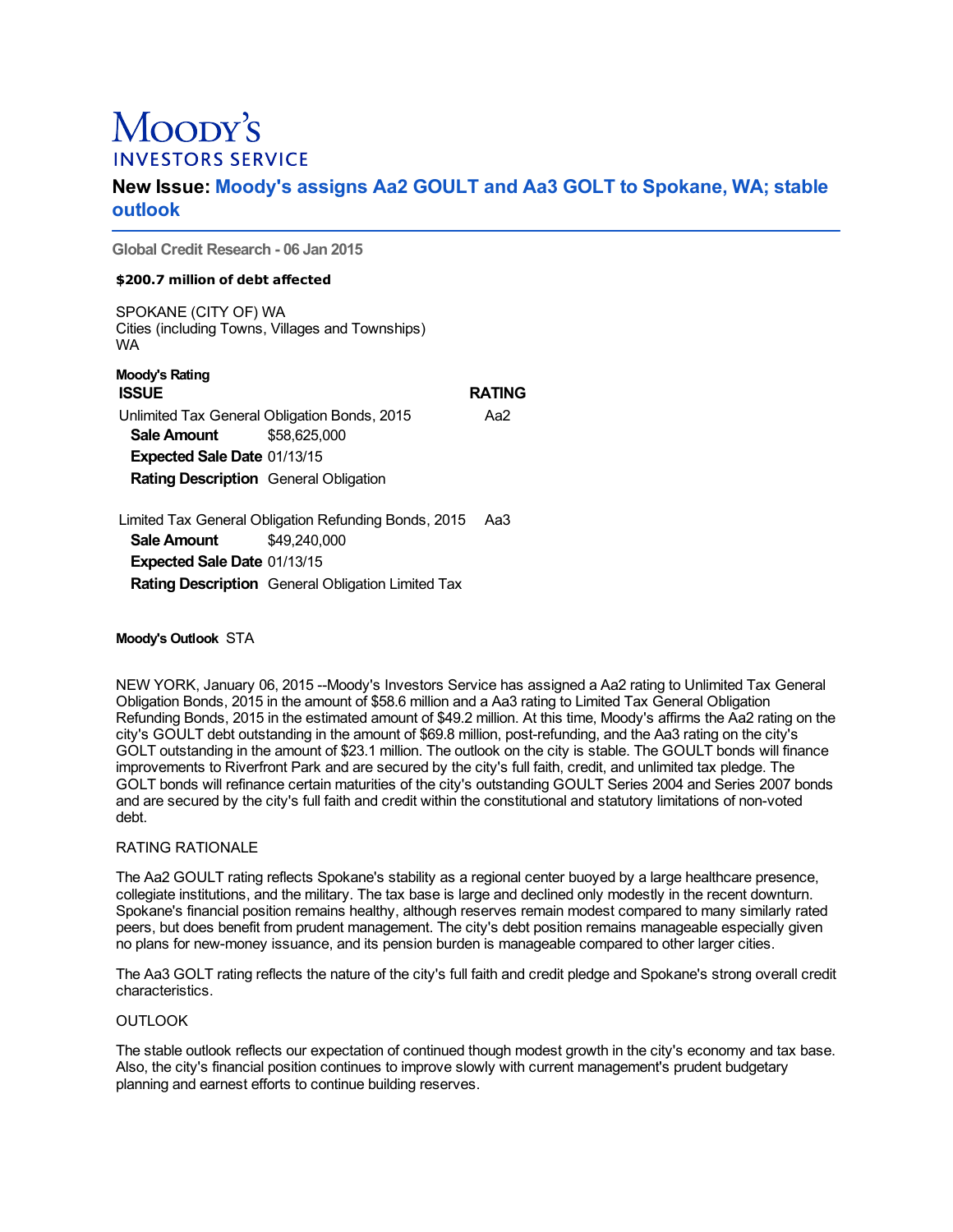# **STRENGTHS**

- Relatively stable service area supported by institutional presences
- Large, resilient tax base
- Conservative financial management

#### CHALLENGES

- Still moderate reserves compared to similarly rated peers and national medians
- Somewhat rural location

#### DETAILED CREDIT DISCUSSION

#### SIZABLE REGIONAL CENTER OF INLAND NORTHWEST

Spokane is the economic center of the Inland Northwest, providing a stabilizing effect across economic cycles. The area serves around 1.9 million people in eastern Washington, northern Idaho, western Montana, and British Columbia. The local economy includes a large healthcare services hub, an ongoing military presence at Fairchild Air Force Base and several higher education institutions. The unemployment rate was 6% as of September 2014 and mildly above state and nationwide levels. Socioeconomic measures are modest for the city and include median family income of 84.4% of U.S. levels as of the 2012 American Community Survey, which somewhat reflects the area's otherwise rural location but is somewhat mitigated by relative affordability compared to some other metro areas.

The city's large tax base continues to demonstrate relative stability, even through the recent downturn. Assessed value (AV) as of 2014 was nearly \$15 billion and returned to slow annual growth after only modest declines that totaled only 5.4% amid the nationwide housing downturn. Also, the tax base is not concentrated with the ten largest property taxpayers comprising only 6.8% of AV as of 2014. Preliminary figures for 2015 indicate that AV will continue to grow at a steadily modest pace to nearly \$15.4 billion.

## HEALTHY FINANCIAL POSITION SUPPORTED BY PRUDENT MANAGEMENT

Spokane's financial position remains overall healthy and is supported by sound management. Available reserves were consistently just over 20% of revenues for each of the past five years and indicative of stability, but nevertheless below national medians for similarly rated peers. The city's codified target for balance in the general fund totals 25% of revenues, including: 11.5% undesignated balance, 10% contingency, and 3.5% revenue stabilization reserve for times of revenue volatility. Leaders elected in 2012 and long-serving management continue working to build reserves to reach this target level. For FY2014, estimates indicate unrestricted reserves of at least 20% of budgeted general fund revenues (\$33.5 million) with support from slow growth in property taxes and sales tax collections above expectations according to mid-year data.

Projections for the city's financial position continue to demonstrate a commitment to balanced operations and conservative assumptions. Continued economic recovery and one-time moneys will benefit reserves in the immediate term, including a \$2 million telecomm settlement to be received around January 2015 and additional interest earnings on city cash of around \$1 million will fall to reserves early in FY2015. Also of note, the general operating budget for FY2015 is balanced and assumes that taxes will grow at their long-time averages around 3% and be just above contracted labor costs, the drivers of expenses, which will grow at just under 3%.

Looking forward, projections to FY2021 indicate that finances will at least remain stable with no structural budget gaps for the general fund. Officials noted that prior leadership realized small annual budget gaps, and occasional operating deficits, due to reported reliance on uncertain budgetary carryovers. Current management relies on use of only long-term growth projections and balanced budgeting to maintain a healthy financial position. It is expected that one-time resources would prudently be used to grow reserves or for only one-time projects.

The city's largest revenue streams are operating property taxes (23% of general fund revenues in FY2013) and sales taxes (20%) as well as utility taxes and departmental charges (34%). The long-time average growth for these combined streams has been over 3% per year and is used to guide financial planning and budgets.

#### MANAGEABLE DEBT AND PENSION BURDENS

Spokane's direct debt burden of 1.3% of AV is relatively low with full payout of GOULT and GOLT debt within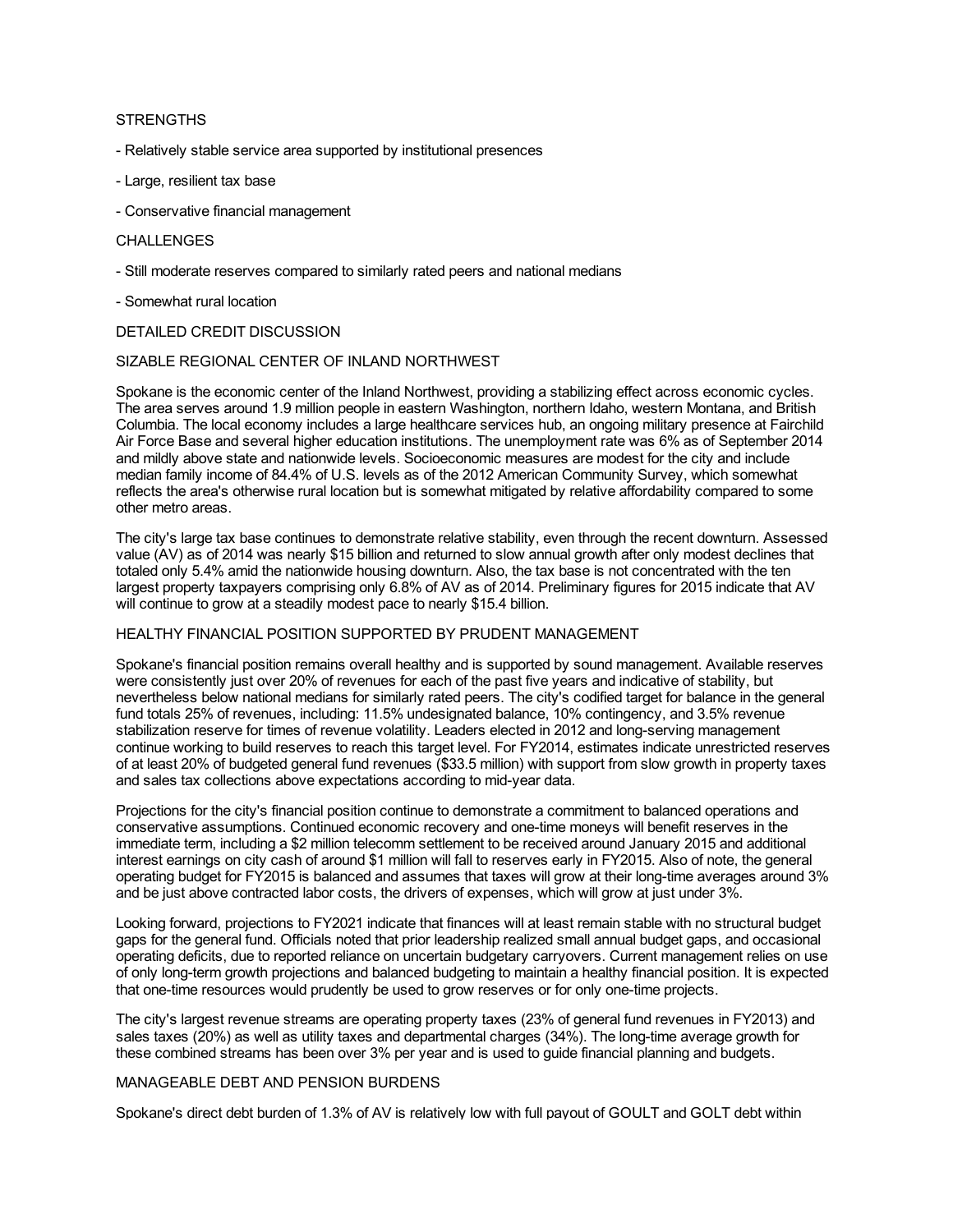Spokane's direct debt burden of 1.3% of AV is relatively low with full payout of GOULT and GOLT debt within twenty years. The city currently has no plans to issue additional tax supported debt in the next several years, except uncertain opportunistic refunding transactions. The current GOLT offering will refund outstanding GOULT debt issued for streets purposes and be supported by a dedicated property tax for streets that was recently approved by voters for the next twenty years. The city most recently charged \$0.57 per \$1,000 of AV as a GOULT streets-related bond repayment levy but, going forward, will spend only \$0.29 for debt repayment with \$0.28 available for projects. Officials anticipate that this restructuring adds flexibility and increases available funding for street improvements with savings on debt service costs.

The city's pension burden is manageable and not uncharacteristic for a larger city. Moody's adjusted net pension liability (ANPL) over FY2011-13 averaged 2.5 times operating revenues and 2.7% of AV. Pension benefits for the city's general employees are administered by the city's single-employer SERS plan while public safety employees following the 1970s participate in the state's multi-employer LEOFF plans.

WHAT COULD CHANGE THE RATINGS UP

- Significant and sustainable growth in reserves
- Appreciation in socioeconomic measures
- WHAT COULD CHANGE THE RATINGS DOWN
- Deterioration of the city's financial position
- Large tax base declines

KEY STATISTICS

Full value of tax base, 2014: \$15 billion

Full value per capita: \$70,970

Median family income, 2012 American Community Survey: 84.4% of U.S.

Available operating reserves, FY2013: 21.3% of revenues

5-year change in available operating reserves, FY2008-13: -1%

Available net cash, FY2013: 13.3% of operating revenues

5-year change in available net cash, FY2008-13: -4.6%

Institutional framework: Aa

5-year average of operating revenues to expenditures, FY2009-13: 1 times

Net direct debt to full value: 1.3%

Net direct debt to operating revenues: 1.25 times

3-year average of Moody's ANPL to full value, FY2011-13: 2.7%

3-year average of Moody's ANPL to operating revenues, FY2011-13: 2.5 times

#### RATING METHODOLOGY

The principal methodology used in this rating was US Local Government General Obligation Debt published in January 2014. Please see the Credit Policy page on www.moodys.com for a copy of this methodology.

#### REGULATORY DISCLOSURES

For ratings issued on a program, series or category/class of debt, this announcement provides certain regulatory disclosures in relation to each rating of a subsequently issued bond or note of the same series or category/class of debt or pursuant to a program for which the ratings are derived exclusively from existing ratings in accordance with Moody's rating practices. For ratings issued on a support provider, this announcement provides certain regulatory disclosures in relation to the rating action on the support provider and in relation to each particular rating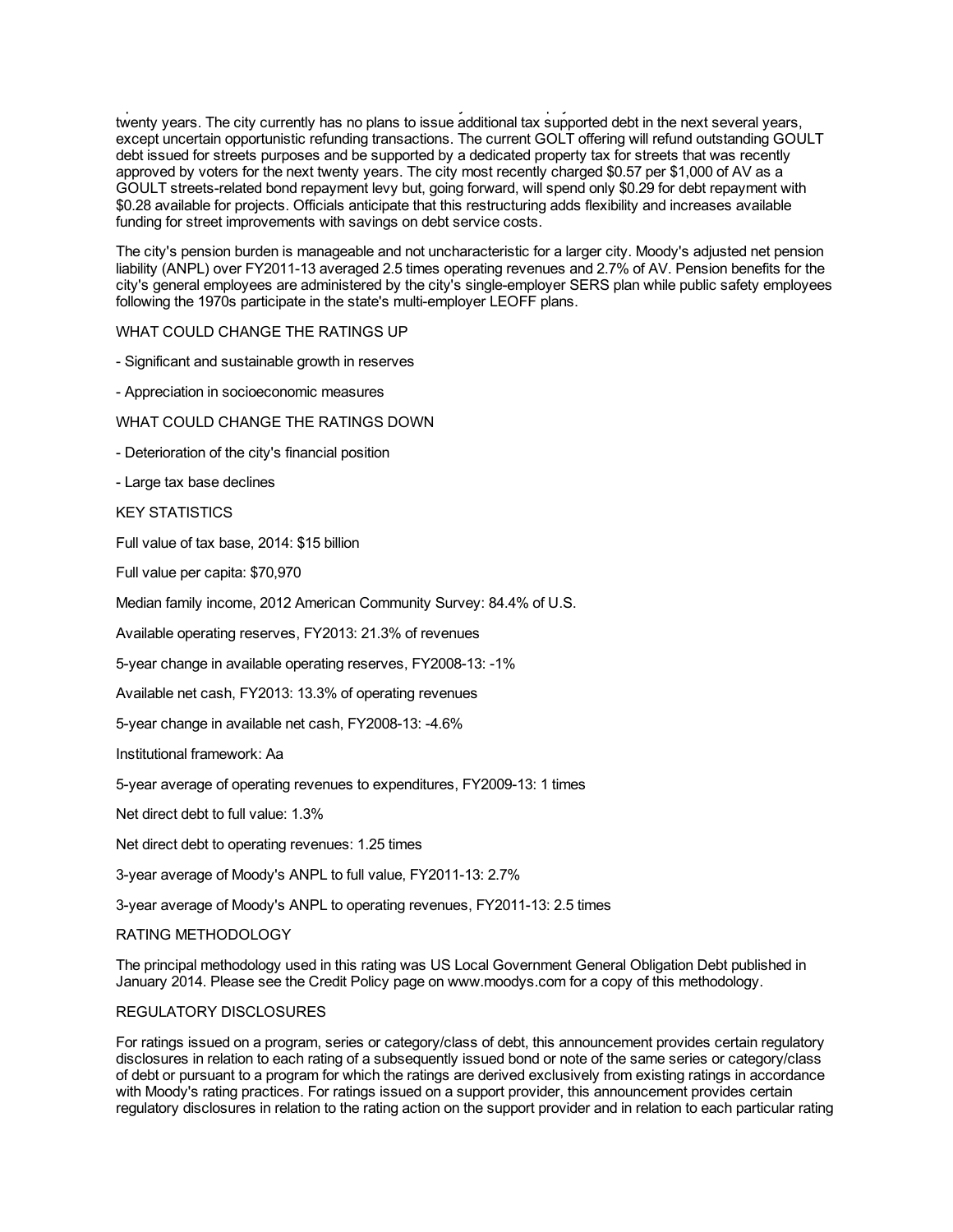action for securities that derive their credit ratings from the support provider's credit rating. For provisional ratings, this announcement provides certain regulatory disclosures in relation to the provisional rating assigned, and in relation to a definitive rating that may be assigned subsequent to the final issuance of the debt, in each case where the transaction structure and terms have not changed prior to the assignment of the definitive rating in a manner that would have affected the rating. For further information please see the ratings tab on the issuer/entity page for the respective issuer on www.moodys.com.

Regulatory disclosures contained in this press release apply to the credit rating and, if applicable, the related rating outlook or rating review.

Please see www.moodys.com for any updates on changes to the lead rating analyst and to the Moody's legal entity that has issued the rating.

Please see the ratings tab on the issuer/entity page on www.moodys.com for additional regulatory disclosures for each credit rating.

#### **Analysts**

Patrick Liberatore Lead Analyst Public Finance Group Moody's Investors Service

Travis George Backup Analyst Public Finance Group Moody's Investors Service

Andrea Unsworth Additional Contact Public Finance Group Moody's Investors Service

# **Contacts**

Journalists: (212) 553-0376 Research Clients: (212) 553-1653

Moody's Investors Service, Inc. 250 Greenwich Street New York, NY 10007 USA



© 2015 Moody's Corporation, Moody's Investors Service, Inc., Moody's Analytics, Inc. and/or their licensors and affiliates (collectively, "MOODY'S"). All rights reserved.

**CREDIT RATINGS ISSUED BY MOODY'S INVESTORS SERVICE, INC. ("MIS") AND ITS AFFILIATES ARE MOODY'S CURRENT OPINIONS OF THE RELATIVE FUTURE CREDIT RISK OF ENTITIES, CREDIT COMMITMENTS, OR DEBT OR DEBT-LIKE SECURITIES, AND CREDIT RATINGS AND RESEARCH PUBLICATIONS PUBLISHED BY MOODY'S ("MOODY'S PUBLICATION") MAY INCLUDE MOODY'S CURRENT OPINIONS OF THE RELATIVE FUTURE CREDIT RISK OF ENTITIES, CREDIT COMMITMENTS, OR DEBT OR DEBT-LIKE SECURITIES. MOODY'S DEFINES CREDIT RISK AS THE RISK THAT AN**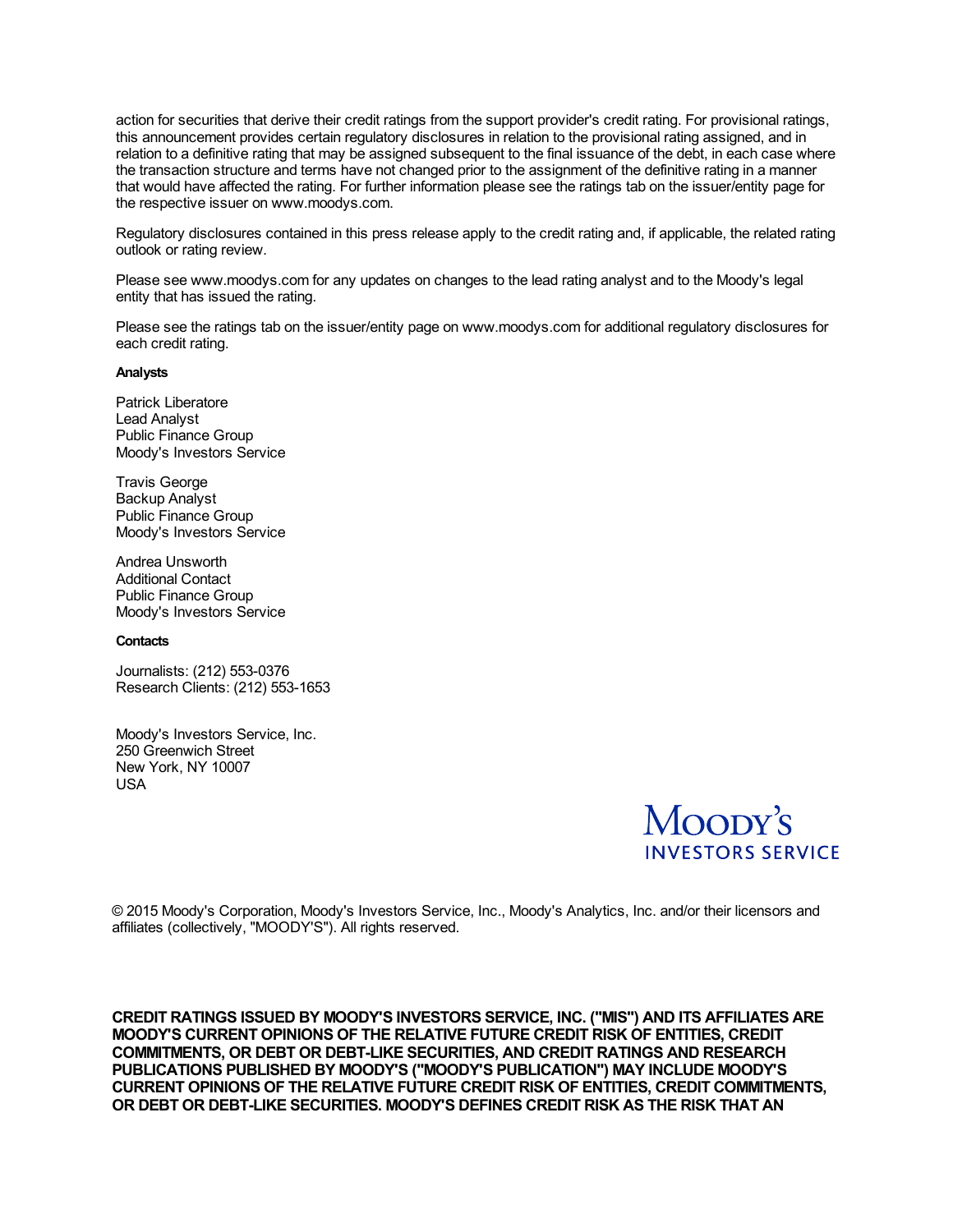**ENTITY MAY NOT MEET ITS CONTRACTUAL, FINANCIAL OBLIGATIONS AS THEY COME DUE AND ANY ESTIMATED FINANCIAL LOSS IN THE EVENT OF DEFAULT. CREDIT RATINGS DO NOT ADDRESS ANY OTHER RISK, INCLUDING BUT NOT LIMITED TO: LIQUIDITY RISK, MARKET VALUE RISK, OR PRICE VOLATILITY. CREDIT RATINGS AND MOODY'S OPINIONS INCLUDED IN MOODY'S PUBLICATIONS ARE NOT STATEMENTS OF CURRENT OR HISTORICAL FACT. MOODY'S PUBLICATIONS MAY ALSO INCLUDE QUANTITATIVE MODEL-BASED ESTIMATES OF CREDIT RISK AND RELATED OPINIONS OR COMMENTARY PUBLISHED BY MOODY'S ANALYTICS, INC. CREDIT RATINGS AND MOODY'S PUBLICATIONS DO NOT CONSTITUTE OR PROVIDE INVESTMENT OR FINANCIAL ADVICE, AND CREDIT RATINGS AND MOODY'S PUBLICATIONS ARE NOT AND DO NOT PROVIDE RECOMMENDATIONS TO PURCHASE, SELL, OR HOLD PARTICULAR SECURITIES. NEITHER CREDIT RATINGS NOR MOODY'S PUBLICATIONS COMMENT ON THE SUITABILITY OF AN INVESTMENT FOR ANY PARTICULAR INVESTOR. MOODY'S ISSUES ITS CREDIT RATINGS AND PUBLISHES MOODY'S PUBLICATIONS WITH THE EXPECTATION AND UNDERSTANDING THAT EACH INVESTOR WILL, WITH DUE CARE, MAKE ITS OWN STUDY AND EVALUATION OF EACH SECURITY THAT IS UNDER CONSIDERATION FOR PURCHASE, HOLDING, OR SALE.**

MOODY'S CREDIT RATINGS AND MOODY'S PUBLICATIONS ARE NOT INTENDED FOR USE BY RETAIL INVESTORS AND IT WOULD BE RECKLESS FOR RETAIL INVESTORS TO CONSIDER MOODY'S CREDIT RATINGS OR MOODY'S PUBLICATIONS IN MAKING ANY INVESTMENT DECISION. IF IN DOUBT YOU SHOULD CONTACT YOUR FINANCIAL OR OTHER PROFESSIONAL ADVISER.

ALL INFORMATION CONTAINED HEREIN IS PROTECTED BY LAW, INCLUDING BUT NOT LIMITED TO, COPYRIGHT LAW, AND NONE OF SUCH INFORMATION MAY BE COPIED OR OTHERWISE REPRODUCED, REPACKAGED, FURTHER TRANSMITTED, TRANSFERRED, DISSEMINATED, REDISTRIBUTED OR RESOLD, OR STORED FOR SUBSEQUENT USE FOR ANY SUCH PURPOSE, IN WHOLE OR IN PART, IN ANY FORM OR MANNER OR BY ANY MEANS WHATSOEVER, BY ANY PERSON WITHOUT MOODY'S PRIOR WRITTEN CONSENT.

All information contained herein is obtained by MOODY'S from sources believed by it to be accurate and reliable. Because of the possibility of human or mechanical error as well as other factors, however, all information contained herein is provided "AS IS" without warranty of any kind. MOODY'S adopts all necessary measures so that the information it uses in assigning a credit rating is of sufficient quality and from sources MOODY'S considers to be reliable including, when appropriate, independent third-party sources. However, MOODY'S is not an auditor and cannot in every instance independently verify or validate information received in the rating process or in preparing the Moody's Publications.

To the extent permitted by law, MOODY'S and its directors, officers, employees, agents, representatives, licensors and suppliers disclaim liability to any person or entity for any indirect, special, consequential, or incidental losses or damages whatsoever arising from or in connection with the information contained herein or the use of or inability to use any such information, even if MOODY'S or any of its directors, officers, employees, agents, representatives, licensors or suppliers is advised in advance of the possibility of such losses or damages, including but not limited to: (a) any loss of present or prospective profits or (b) any loss or damage arising where the relevant financial instrument is not the subject of a particular credit rating assigned by MOODY'S.